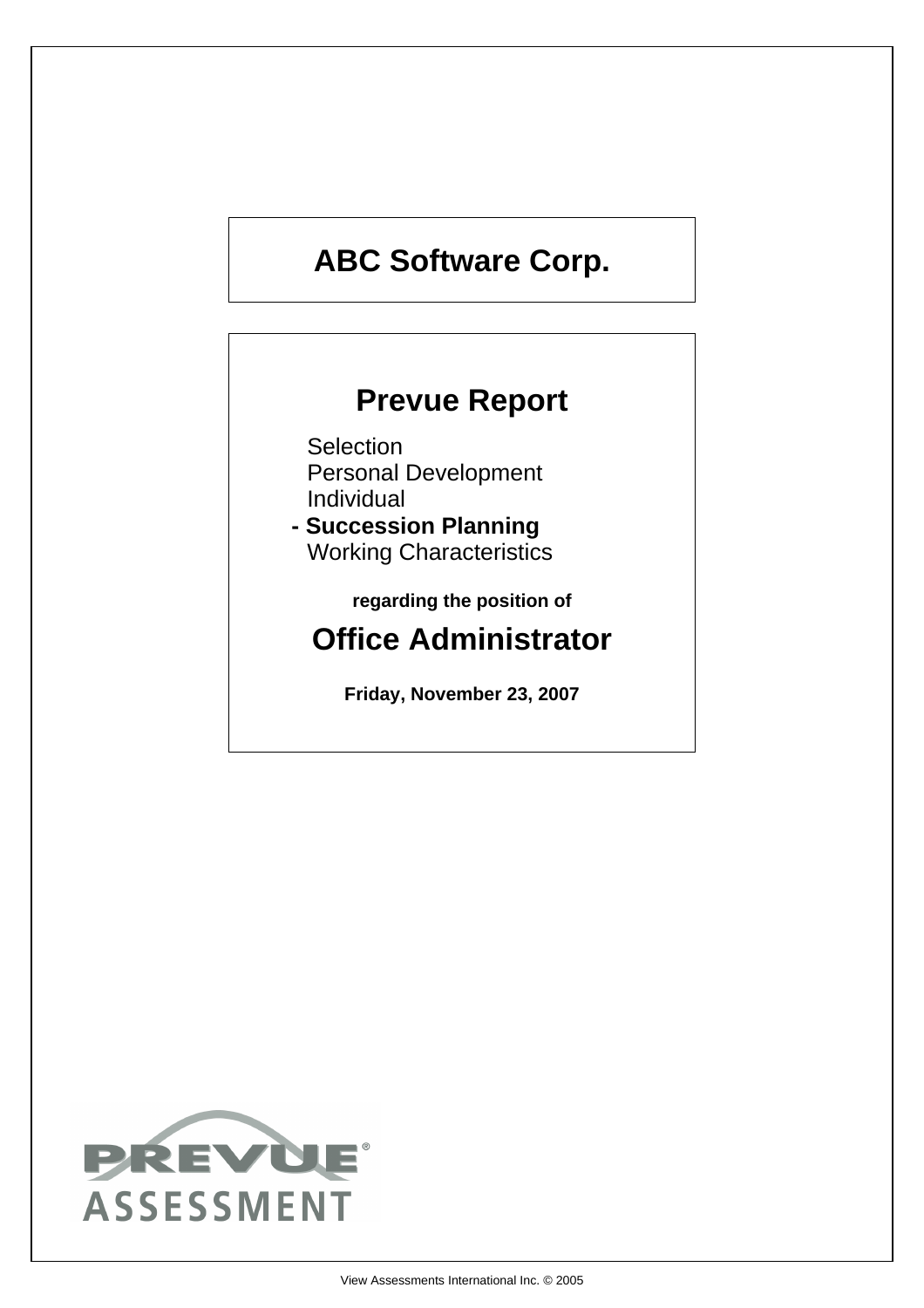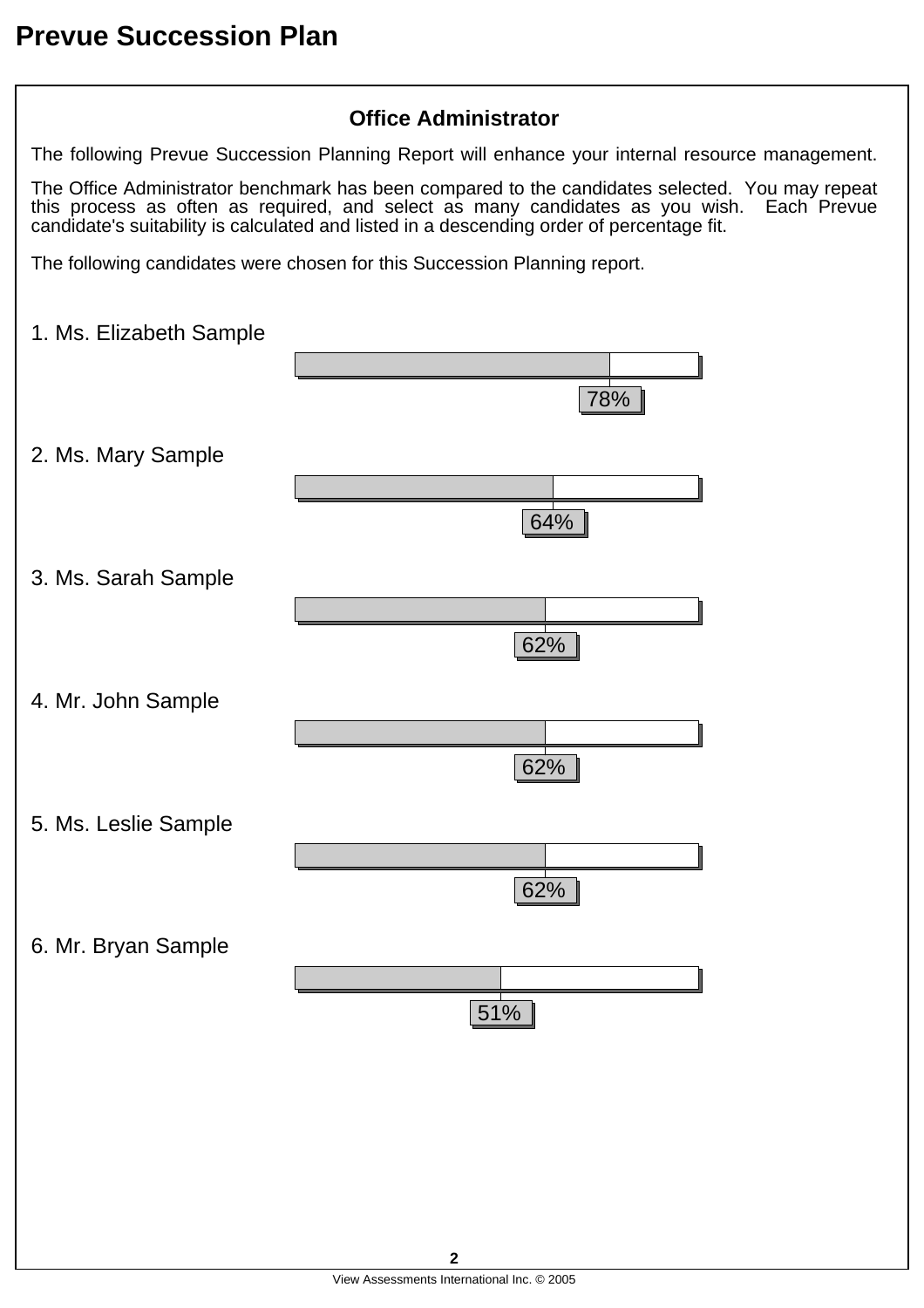

A Prevue benchmark illustrates the required characteristics for this job as decided by management. The shadowed areas above graphically represent the benchmark for this Office Administrator position. The number on each scale is Elizabeth Sample's actual score. The following percentage reflects the degree of suitability of his scores when compared to this benchmark.

#### **Prevue Job Suitability**

The Prevue benchmark suitability should comprise not more than one-third of the selection decision process. The other aspects of the selection decision process, including the job interview, candidate history and background check, should be furnished by management.

**Benchmark Suitability**

**78%**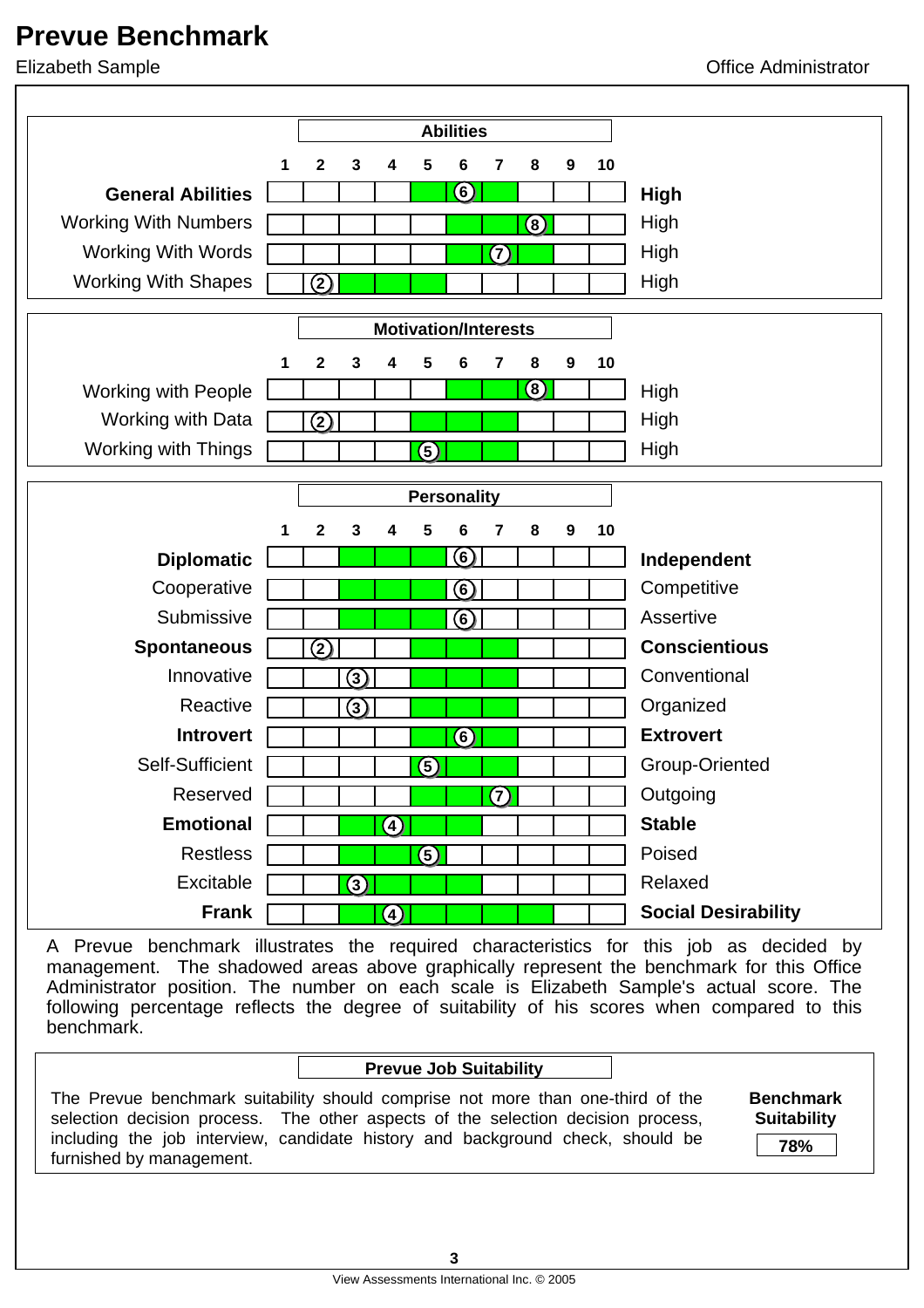

A Prevue benchmark illustrates the required characteristics for this job as decided by management. The shadowed areas above graphically represent the benchmark for this Office Administrator position. The number on each scale is Mary Sample's actual score. The following percentage reflects the degree of suitability of his scores when compared to this benchmark.

### **Prevue Job Suitability**

The Prevue benchmark suitability should comprise not more than one-third of the selection decision process. The other aspects of the selection decision process, including the job interview, candidate history and background check, should be furnished by management.

**Benchmark Suitability 64%**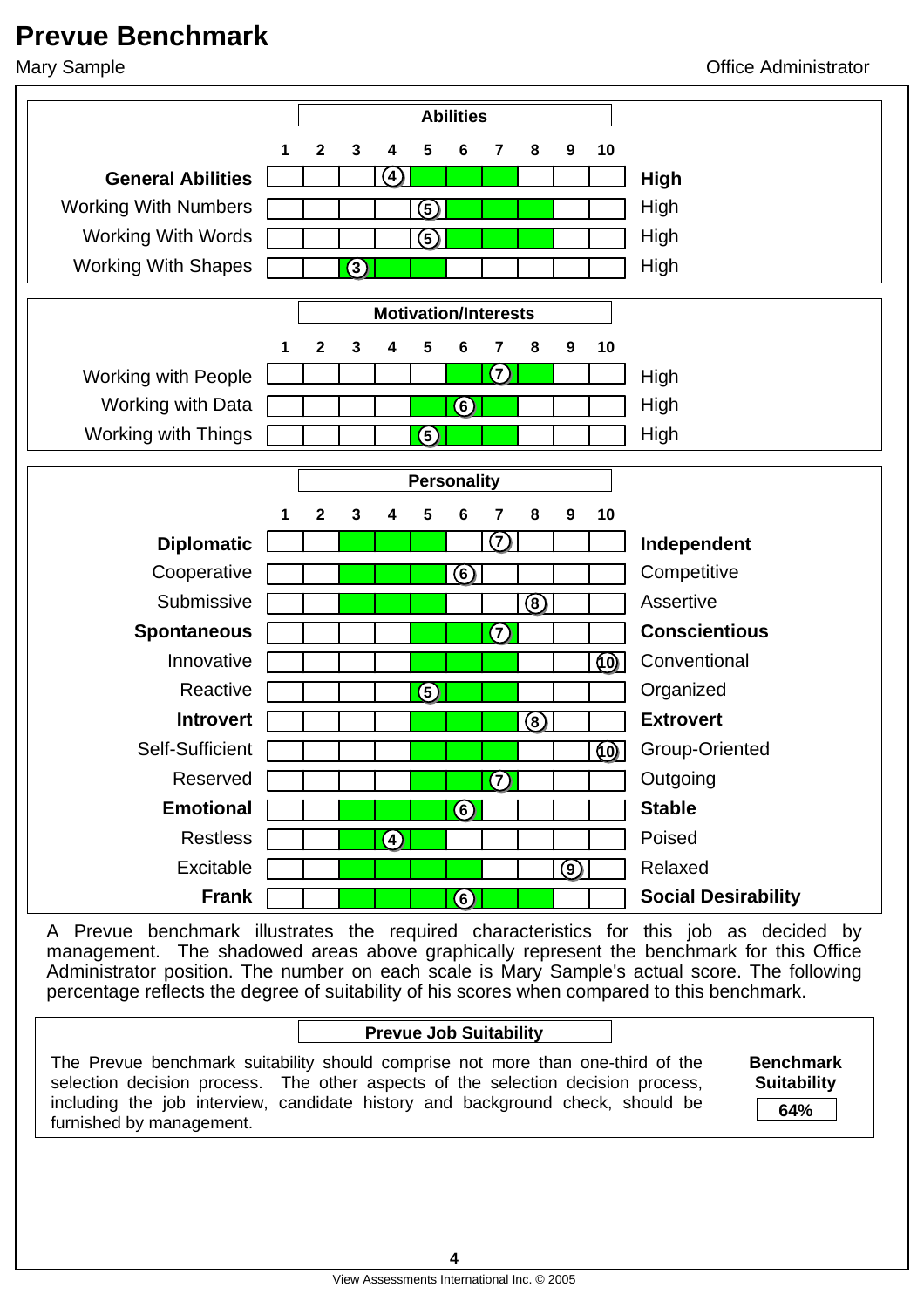

A Prevue benchmark illustrates the required characteristics for this job as decided by management. The shadowed areas above graphically represent the benchmark for this Office Administrator position. The number on each scale is Sarah Sample's actual score. The following percentage reflects the degree of suitability of his scores when compared to this benchmark.

### **Prevue Job Suitability**

The Prevue benchmark suitability should comprise not more than one-third of the selection decision process. The other aspects of the selection decision process, including the job interview, candidate history and background check, should be furnished by management.

**Benchmark Suitability 62%**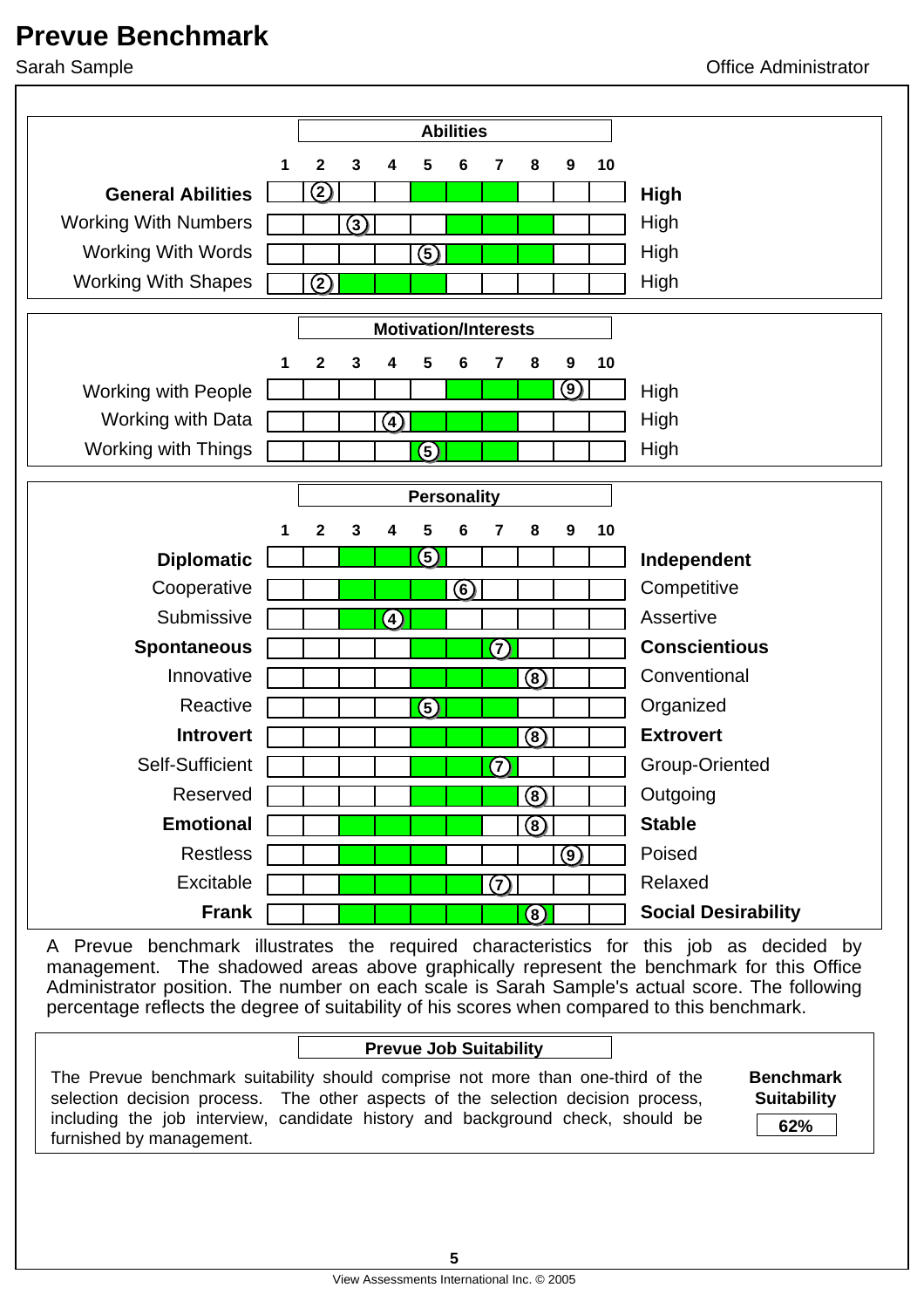

A Prevue benchmark illustrates the required characteristics for this job as decided by management. The shadowed areas above graphically represent the benchmark for this Office Administrator position. The number on each scale is John Sample's actual score. The following percentage reflects the degree of suitability of his scores when compared to this benchmark.

### **Prevue Job Suitability**

The Prevue benchmark suitability should comprise not more than one-third of the selection decision process. The other aspects of the selection decision process, including the job interview, candidate history and background check, should be furnished by management.

**Benchmark Suitability**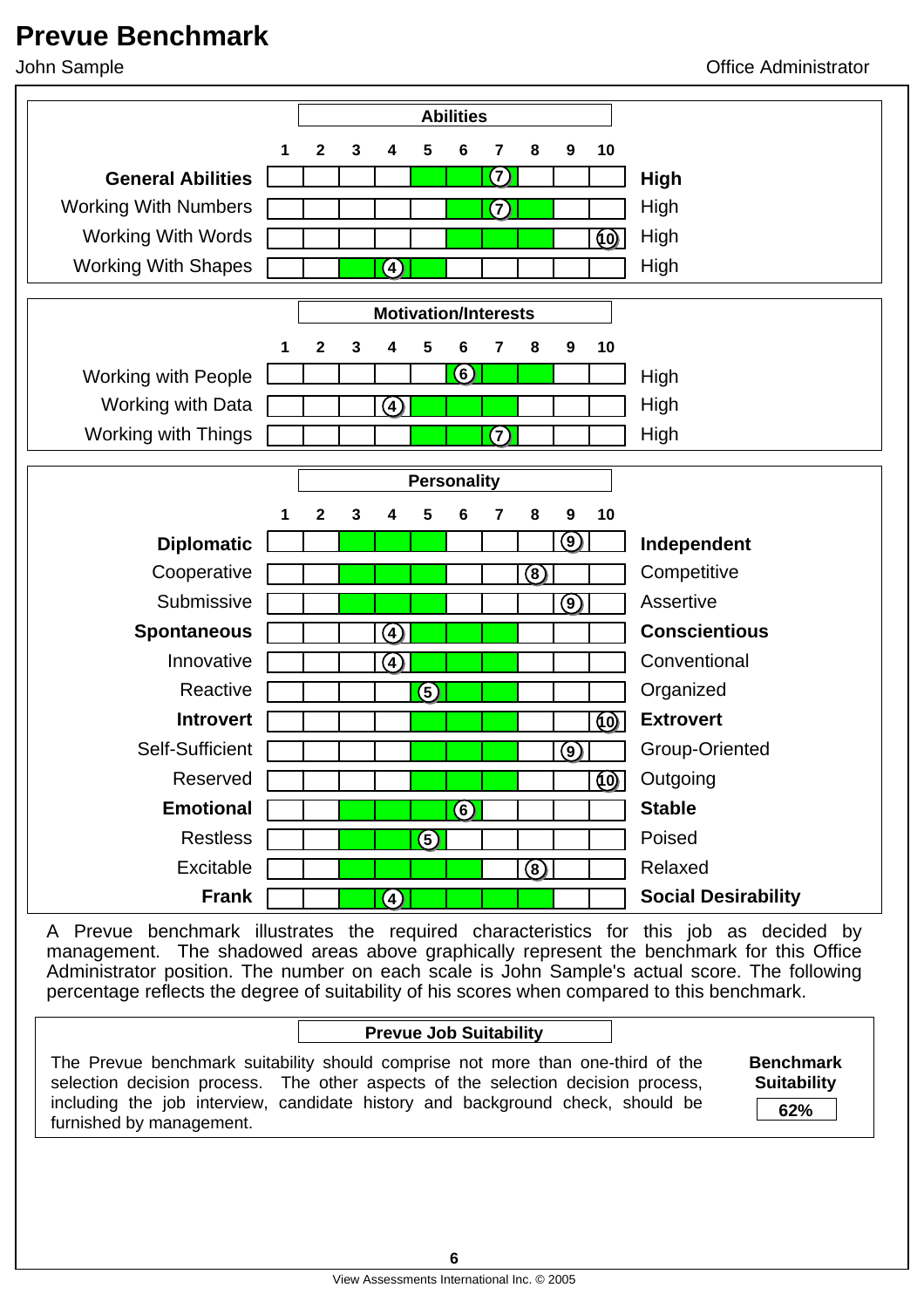

A Prevue benchmark illustrates the required characteristics for this job as decided by management. The shadowed areas above graphically represent the benchmark for this Office Administrator position. The number on each scale is Leslie Sample's actual score. The following percentage reflects the degree of suitability of his scores when compared to this benchmark.

### **Prevue Job Suitability**

The Prevue benchmark suitability should comprise not more than one-third of the selection decision process. The other aspects of the selection decision process, including the job interview, candidate history and background check, should be furnished by management.

**Benchmark Suitability 62%**